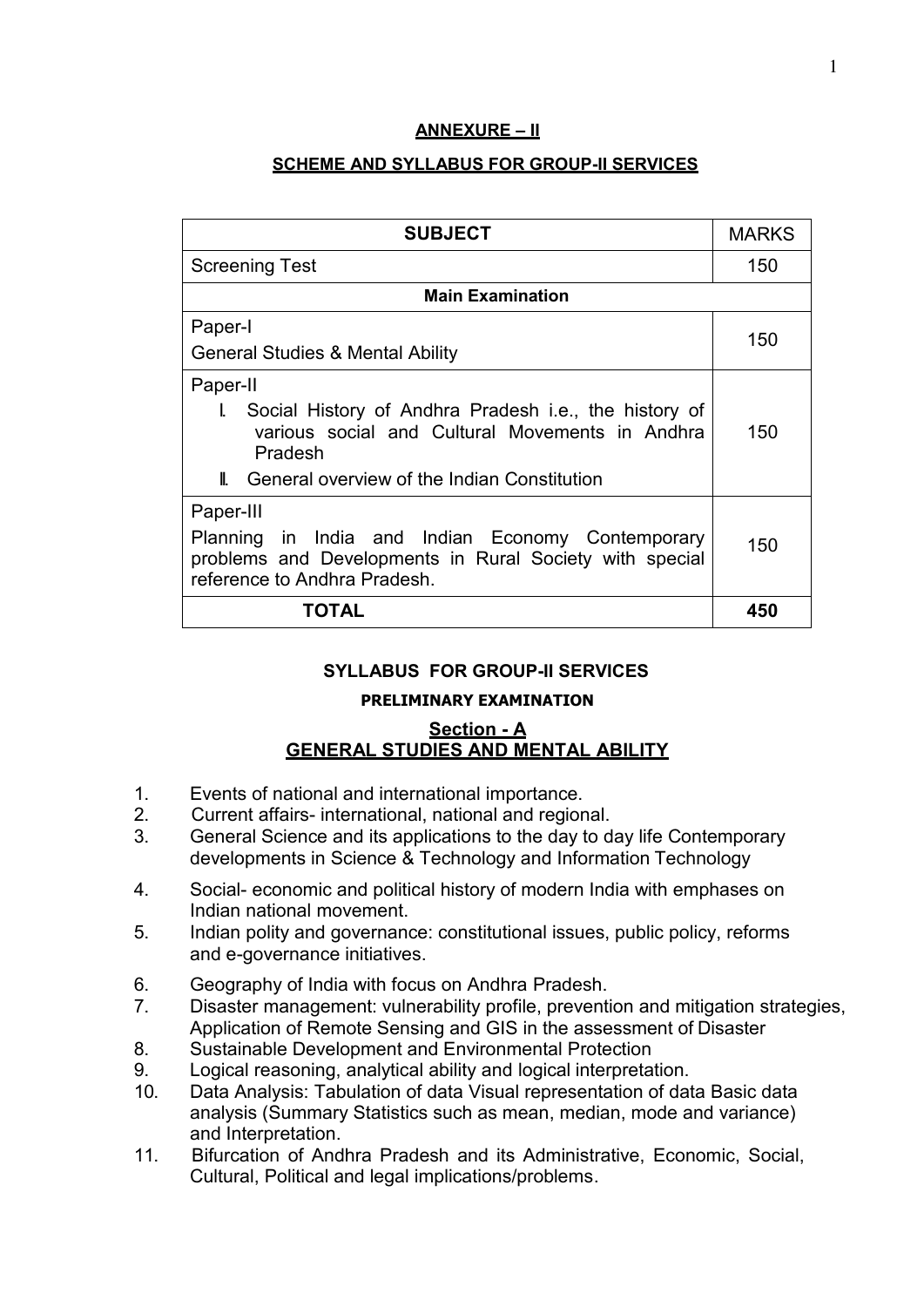# **Section - B**

# **SOCIAL AND CULTURAL HISTORY OF ANDHRA PRADESH**

- 1. Social and Cultural History of Andhra Pradesh: Geographical Features of Andhra – Its Impact on History and Culture – Pre-historic Cultures – The Satavahanas, The Ikshvakus – Socio-Economic and Religious Conditions – Literature, Art and Architecture – The Vishnukundins, The Eastern Chalukyas of Vengi, Telugu Cholas– Society, Religion, Telugu Language, Literature, Art and Architecture.
- 2. Various Major and Minor dynasties that ruled Andhradesa between  $11<sup>th</sup>$  and  $16<sup>th</sup>$  centuries A.D. Socio- Cultural and Religious conditions in Andhradesa between 11<sup>th</sup> to 16<sup>th</sup> centuries A.D. Social Structure, Caste System, Status of Women. Growth of Telugu Language, Literature, Art, Architecture and Painting.
- 3. Advent of Europeans- Trade centers- Andhra under the Company– 1857 Revolt and its impact on Andhra- Establishment of British Rule- Socio-Cultural awakening, Justice Party/Self Respect Movements- Growth of Nationalist Movement in Andhra between 1885 to 1947– Role of Socialists– Communists– Anti- Zamindari and Kisan Movements. Growth of Nationalist Poetry, Revolutionary Literature, Nataka Samasthalu and Women Participation.
- 4. Origin and growth of Andhra Movement- Role of Andhra Mahasabhas-Prominent Leaders- Events leading to the formation of Andhra State 1953. Role of Press and News Papers in the Andhra Movement. Role of Library Movement and Folk & Tribal Culture
- 5. Events leading to the Formation of Andhra Pradesh State Visalandhra<br>Mahasabha States Reorganization Commission and Its Mahasabha – States Reorganization Commission and Its Recommendations - Gentlemen Agreement – Important Social and Cultural Events between 1956 and 2014.

# **INDIAN CONSTITUTION**

- 6. Nature of the Indian Constitution Constitutional Development Salient features of Indian Constitution – Preamble – Fundamental Rights, Directive Principles of State Policy and their relationship - Fundamental Duties, Distinctive features - Unitary and Federal.
- 7. Structure and functions of Indian Government- Legislative, Executive and Judiciary- Types of Legislatures- Unicameral, Bicameral- Executive – Parliamentary, Judiciary- Judicial Review, Judicial Activism.
- 8. Distribution of Legislative and Executive Powers between the Union and the States; Legislative, Administrative and Financial relations between the Union and the States– Powers and the Functions of Constitutional Bodies-UPSC, State Public Service Commissions, CAG and Finance Commission.
- 9. Centre- State relations- Need for Reforms- Rajmannar Committee, Sarkaria Commission, M.M. Punchchi Commission - Unitary and Federal features of Indian Constitution.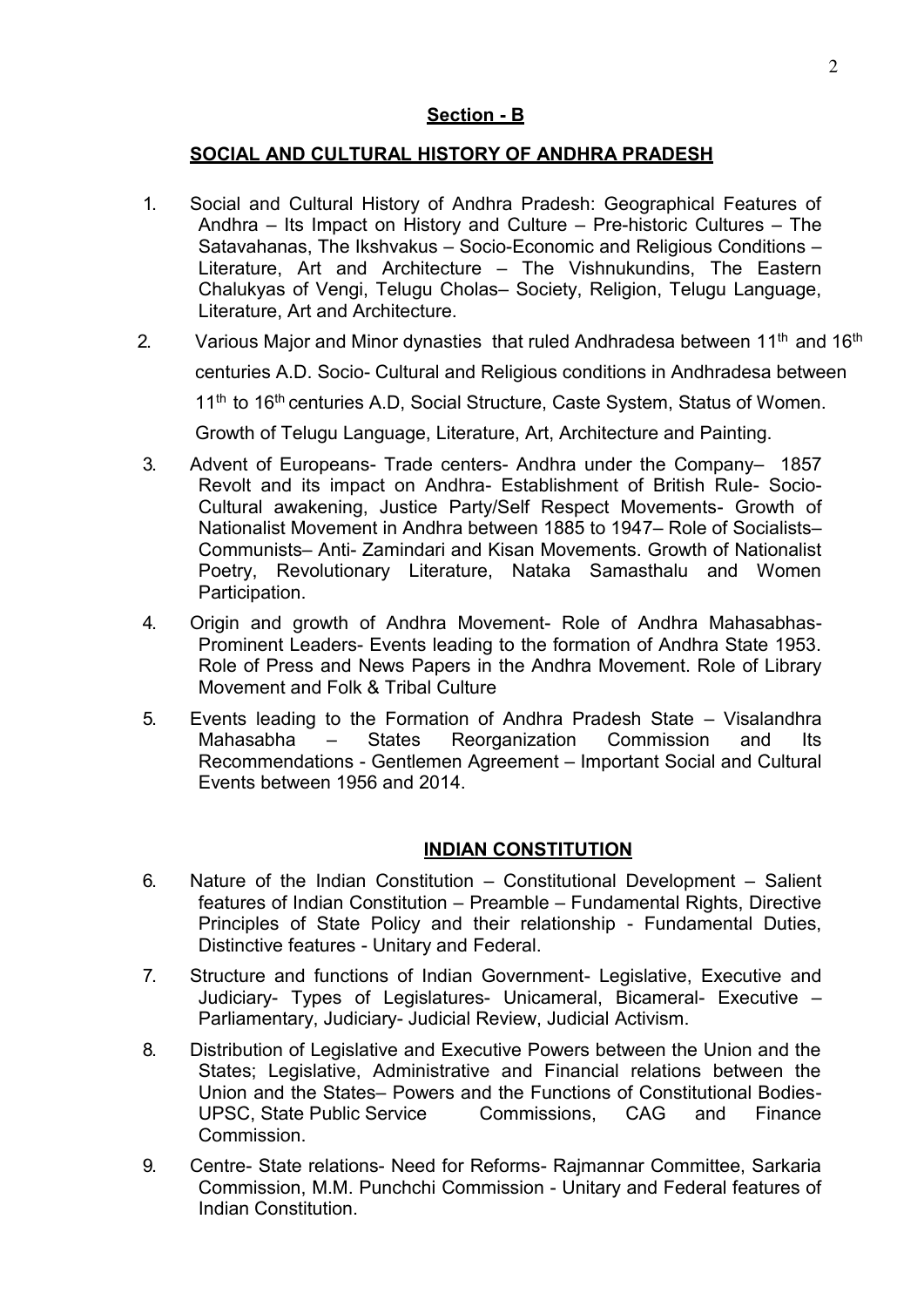- 10. Amendment Process to the Constitution Centralization Vs Decentralization - Community Development Programs- Balwantray Mehta, Ashok Mehta Committees  $73^{\degree}$  and  $74^{\degree}$  Constitutional Amendment Acts and their Implementation.
- 11. Indian Political Parties- National, Regional- One Party, Bi-Party, Multi-Party Systems- Regionalism and Sub-Regionalism–Demand for New States - Sri Krishna Committee – National Integration- Threats to Indian Unity.
- 12. Welfare Mechanisms in India-Provisions for Scheduled Castes, Tribes and Minorities, Reservations for SCs, STs and Backward Classes- Prevention of SCs and STs Atrocities Act- National and State SCs, STs and BCs Commissions, Women's Commission, National and State Minorities Commissions – Human Rights Commission- RTI- Lokpal and Lok Ayukt.

# **Section - C**

## **PLANNING AND ECONOMY**

### **1. Indian Economy and present status**

Socio- Economic - Goals and Achievements – New economic reforms 1991. Regulation of the Economy – Creation of regulatory bodies-NITI Aayog- Co operative Federalism and decentralization of financial resources – Lack of inclusive growth and sustainable development : causes, consequences and solutions.

### **2. Indian Economic Policies**

Agricultural policies – Contribution of agriculture to India's GDP – Issues of financing, production, marketing and distribution of agriculture.

Industrial policies– Main features of industrial development in India – sectoral composition – Roles of private and public sectors in employment , productivity – Role of IT industries in development.

### **3. Resources and Development**

Types of resources – Physical capital and finance capital - Population- size, composition and growth–Trends; Occupational Distribution of Work force – Human Development Index as a measurement of development. Demographic Dividend.

### **4. Money, Banking and Public Finance**

Monetary policy of RBI – Fiscal policy – Objectives – Fiscal Imbalance and Deficit Finance –New Foreign Trade Policy. Current account imbalances; FDI.

Inflation , its causes and remedies; Budget – taxes and non-tax revenue. Goods and Service Tax (GST)

### **5. National Income**

National Income and concepts – Gross Domestic Product – Net Domestic Product, Per capita income.

### **6. Economic Policies of Andhra Pradesh:**

Socio Economic welfare Programmes of Government of Andhra Pradesh. Composition of Population in Andhra Pradesh – Rural – Urban, Sex Ratio, Age Distribution.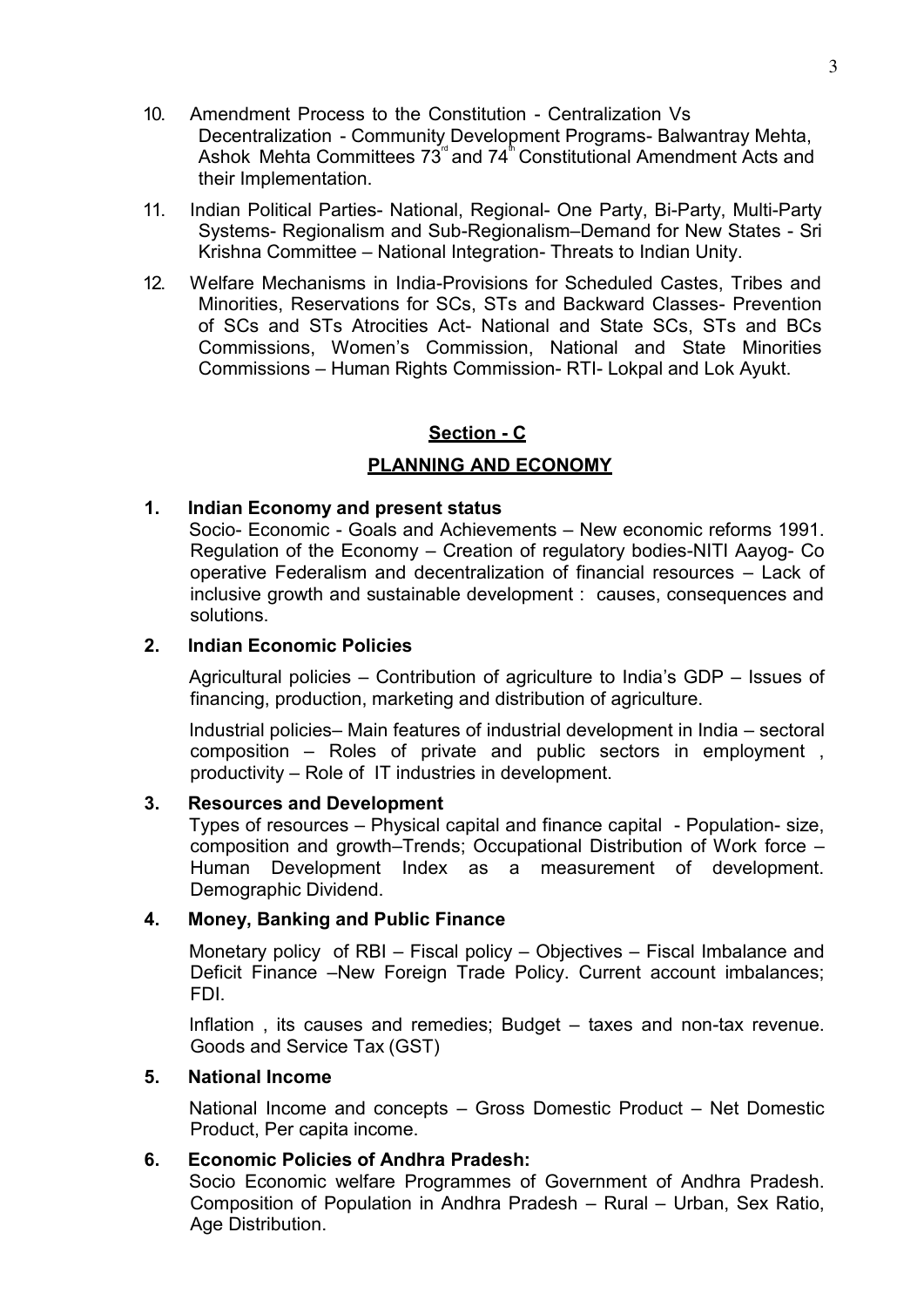### **7. Agriculture and Industrial Growth of Andhra Pradesh**

Contribution of agriculture to income and employment in Andhra Pradesh. Land reforms in Andhra Pradesh - Cropping pattern – Irrigation Policy of Andhra Pradesh - sources of agricultural finances -agricultural subsidies – public distribution system in Andhra Pradesh.

Industrial Development in Andhra Pradesh – Growth and structure of industries – **–** Incentives to industries – Industrial corridors in and SEZs in Andhra Pradesh - Bottlenecks for industrial development – Power projects

## **8. Resource Development of Andhra Pradesh**

Andhra Pradesh Budgetary resources and constraints - Fulfillment of the conditions of A.P Bifurcation Act – central assistance and issues of conflict - public debt and projects of external assistance.

Andhra Pradesh State Gross Domestic Product – Comparison with India and neighboring States.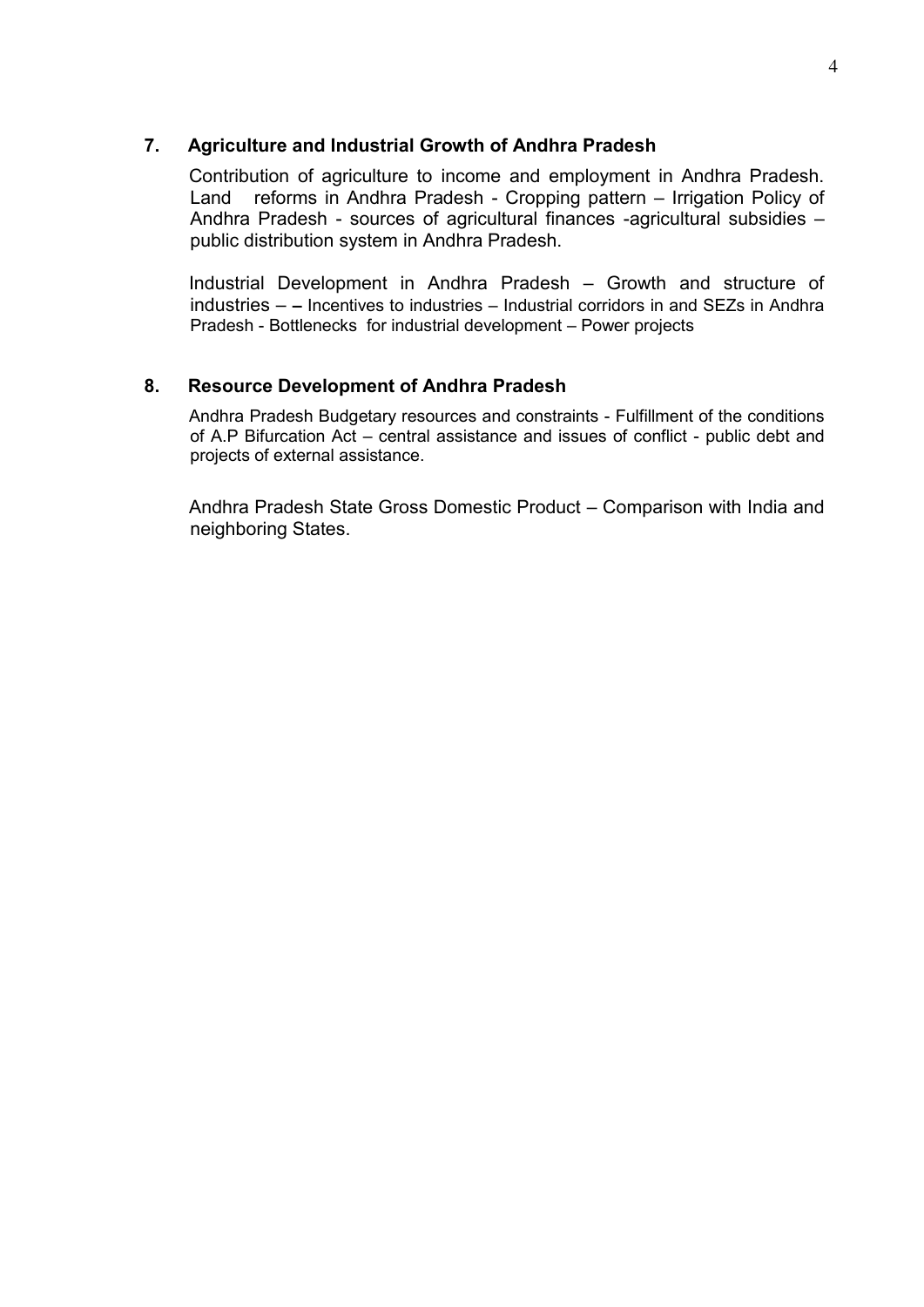# **SYLLABUS FOR GROUP-II SERVICES**

## **MAINS EXAMINATION**

# **Paper-I GENERAL STUDIES AND MENTAL ABILITY**

- 1. Events of national and international importance.<br>2. Current affairs-international, national and regior
- 2. Current affairs- international, national and regional.
- 3. General Science and its applications to the day to day life Contemporary developments in Science & Technology and Information Technology
- 4. Social- economic and political history of modern India with emphases on Indian national movement.
- 5. Indian polity and governance: constitutional issues, public policy, reforms and e-governance initiatives.
- 6. Geography of India with focus on Andhra Pradesh.
- 7. Disaster management: vulnerability profile, prevention and mitigation strategies, Application of Remote Sensing and GIS in the assessment of Disaster
- 8. Sustainable Development and Environmental Protection
- 9. Logical reasoning, analytical ability and logical interpretation.
- 10. Data Analysis: Tabulation of data Visual representation of data Basic data analysis (Summary Statistics such as mean, median, mode and variance) and Interpretation.
- 11. Bifurcation of Andhra Pradesh and its Administrative, Economic, Social, Cultural, Political and legal implications/problems.

## **Paper-II**

## **SOCIAL AND CULTURAL HISTORY OF ANDHRA PRADESH**

- 1. Social and Cultural History of Andhra Pradesh: Geographical Features of Andhra – Its Impact on History and Culture – Pre-historic Cultures – The Satavahanas, The Ikshvakus – Socio-Economic and Religious Conditions – Literature, Art and Architecture – The Vishnukundins, The Eastern Chalukyas of Vengi, Telugu Cholas– Society, Religion, Telugu Language, Literature, Art and Architecture.
- 2. Various Major and Minor dynasties that ruled Andhradesa between 11<sup>th</sup> and 16<sup>th</sup>

centuries A.D. Socio- Cultural and Religious conditions in Andhradesa between

11<sup>th</sup> to 16<sup>th</sup> centuries A.D, Social Structure, Caste System, Status of Women.

Growth of Telugu Language, Literature, Art, Architecture and Painting.

3. Advent of Europeans- Trade centers- Andhra under the Company– 1857 Revolt and its impact on Andhra- Establishment of British Rule- Socio-Cultural awakening, Justice Party/Self Respect Movements- Growth of Nationalist Movement in Andhra between 1885 to 1947– Role of Socialists– Communists– Anti- Zamindari and Kisan Movements. Growth of Nationalist Poetry, Revolutionary Literature, Nataka Samasthalu and Women Participation.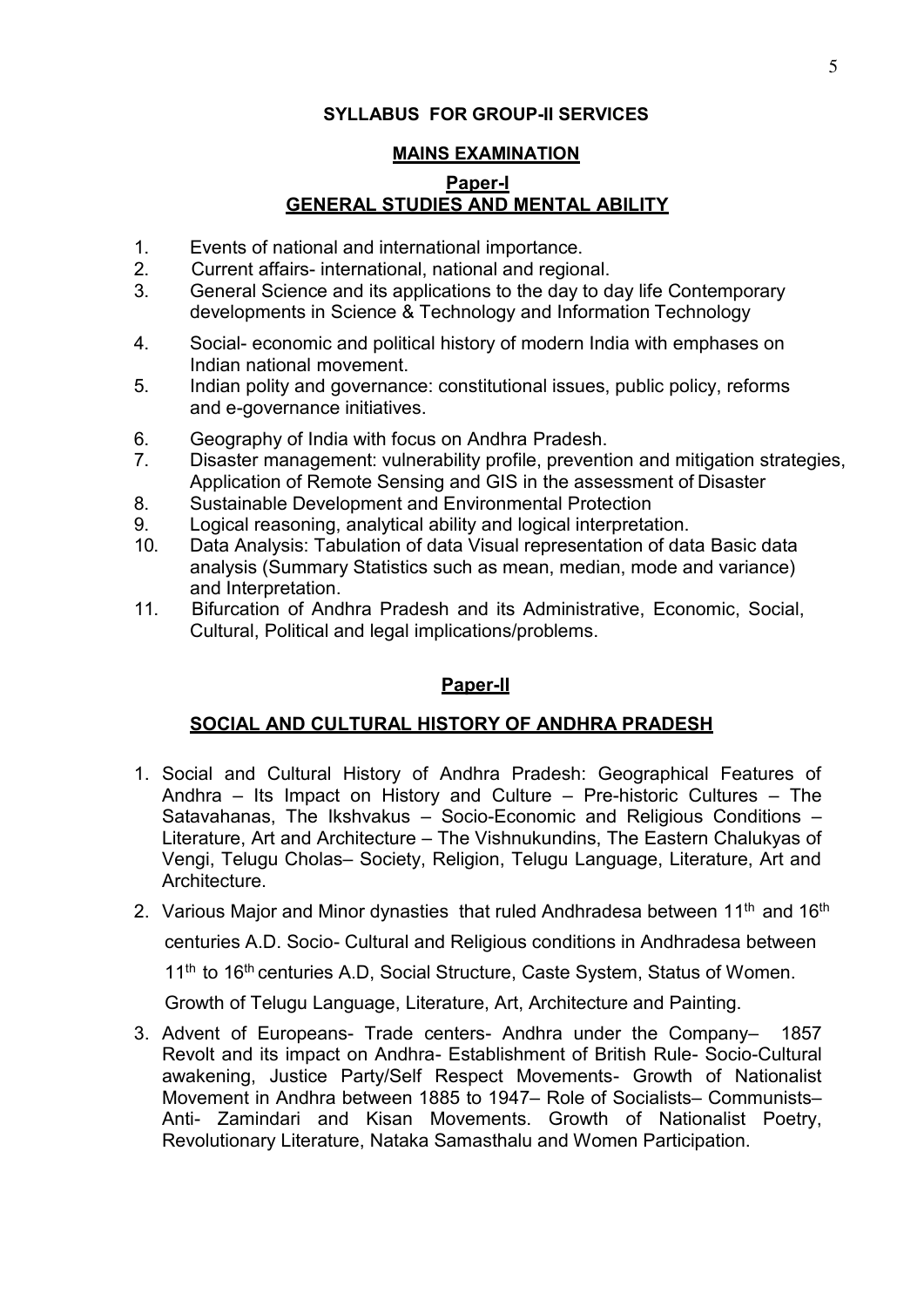- 4. Origin and growth of Andhra Movement- Role of Andhra Mahasabhas-Prominent Leaders- Events leading to the formation of Andhra State 1953. Role of Press and News Papers in the Andhra Movement. Role of Library Movement and Folk & Tribal Culture
- 5. Events leading to the Formation of Andhra Pradesh State Visalandhra Mahasabha – States Reorganization Commission and Its Recommendations - Gentlemen Agreement – Important Social and Cultural Events between 1956 and 2014.

## **INDIAN CONSTITUTION**

- 6. Nature of the Indian Constitution Constitutional Development Salient features of Indian Constitution – Preamble – Fundamental Rights, Directive Principles of State Policy and their relationship - Fundamental Duties, Distinctive features - Unitary and Federal.
- 7. Structure and functions of Indian Government- Legislative, Executive and Judiciary- Types of Legislatures- Unicameral, Bicameral- Executive – Parliamentary, Judiciary- Judicial Review, Judicial Activism.
- 8. Distribution of Legislative and Executive Powers between the Union and the States; Legislative, Administrative and Financial relations between the Union and the States– Powers and the Functions of Constitutional Bodies- UPSC, State Public Service Commissions, CAG and Finance Commission.
- 9. Centre- State relations- Need for Reforms- Rajmannar Committee, Sarkaria Commission, M.M. Punchchi Commission - Unitary and Federal features of Indian Constitution.
- 10. Amendment Process to the Constitution Centralization Vs Decentralization Community Development Programs- Balwantray Mehta, Ashok Mehta Committees  $73^{\degree}$  and  $74^{\degree}$  Constitutional Amendment Acts and their Implementation.
- 11. Indian Political Parties- National, Regional- One Party, Bi-Party, Multi-Party Systems- Regionalism and Sub-Regionalism–Demand for New States - Sri Krishna Committee – National Integration- Threats to Indian Unity.
- 12. Welfare Mechanisms in India-Provisions for Scheduled Castes, Tribes and Minorities, Reservations for SCs, STs and Backward Classes- Prevention of SCs and STs Atrocities Act- National and State SCs, STs and BCs Commissions, Women's Commission, National and State Minorities Commissions – Human Rights Commission- RTI- Lokpal and Lok Ayukt.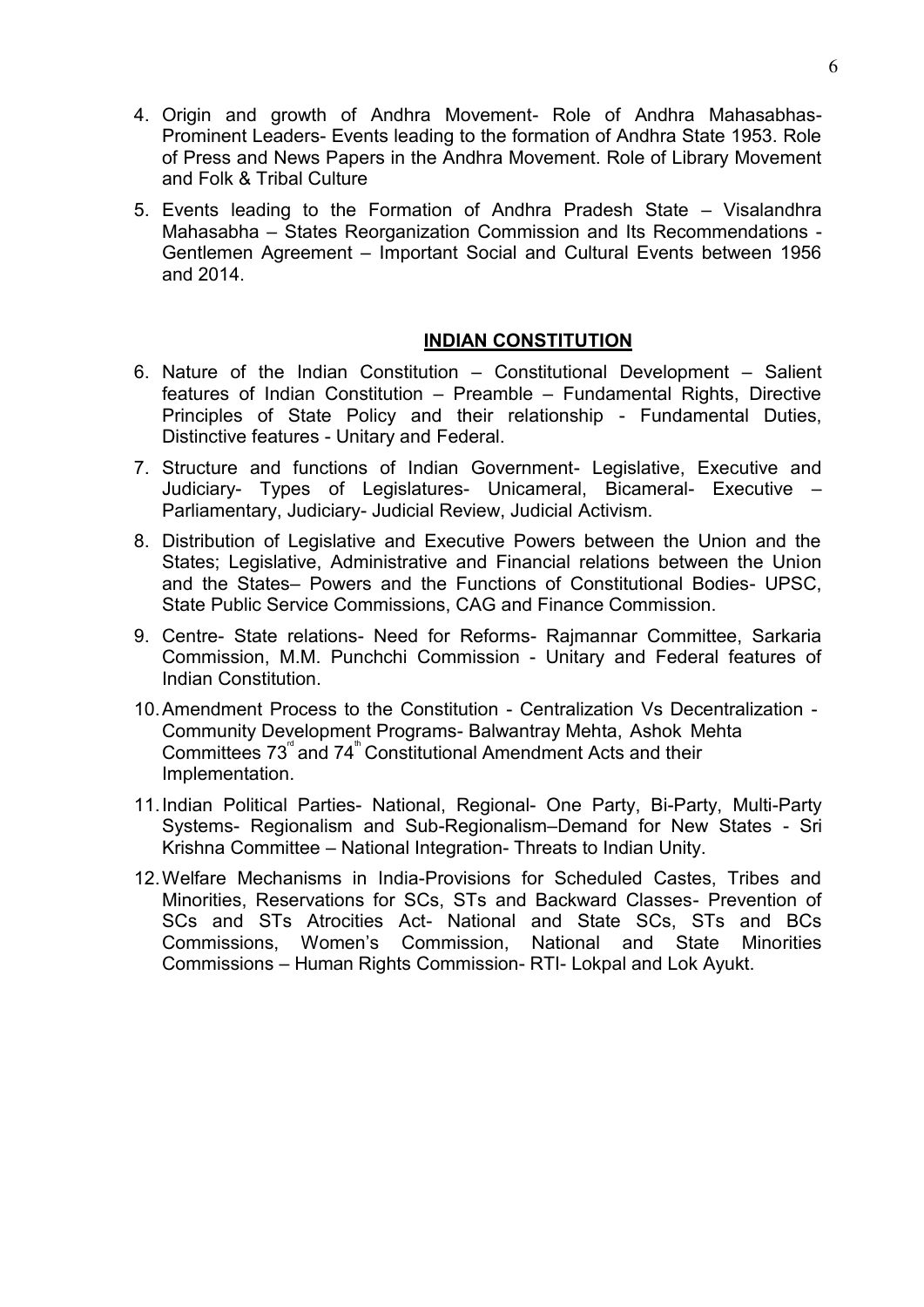### **Paper-III**

## **PLANNING AND ECONOMY**

### **1. Indian Economy and present status**

Socio- Economic - Goals and Achievements – New economic reforms 1991. Regulation of the Economy – Creation of regulatory bodies-NITI Aayog- Co operative Federalism and decentralization of financial resources – Lack of inclusive growth and sustainable development : causes, consequences and solutions.

## **2. Indian Economic Policies**

Agricultural policies – Contribution of agriculture to India's GDP – Issues of financing, production, marketing and distribution of agriculture.

Industrial policies– Main features of industrial development in India – sectoral composition – Roles of private and public sectors in employment , productivity – Role of IT industries in development.

### **3. Resources and Development**

Types of resources – Physical capital and finance capital - Population- size, composition and growth–Trends; Occupational Distribution of Work force – Human Development Index as a measurement of development. Demographic Dividend.

### **4. Money, Banking and Public Finance**

Monetary policy of RBI – Fiscal policy – Objectives – Fiscal Imbalance and Deficit Finance –New Foreign Trade Policy. Current account imbalances; FDI.

Inflation , its causes and remedies; Budget – taxes and non-tax revenue. Goods and Service Tax (GST)

### **5. National Income**

National Income and concepts – Gross Domestic Product – Net Domestic Product, Per capita income.

## **6. Economic Policies of Andhra Pradesh:**

Socio Economic welfare Programmes of Government of Andhra Pradesh. Composition of Population in Andhra Pradesh – Rural – Urban, Sex Ratio, Age Distribution.

## **7. Agriculture and Industrial Growth of Andhra Pradesh**

Contribution of agriculture to income and employment in Andhra Pradesh. Land reforms in Andhra Pradesh - Cropping pattern – Irrigation Policy of Andhra Pradesh - sources of agricultural finances -agricultural subsidies – public distribution system in Andhra Pradesh.

Industrial Development in Andhra Pradesh – Growth and structure of industries – **–** Incentives to industries – Industrial corridors in and SEZs in Andhra Pradesh - Bottlenecks for industrial development – Power projects